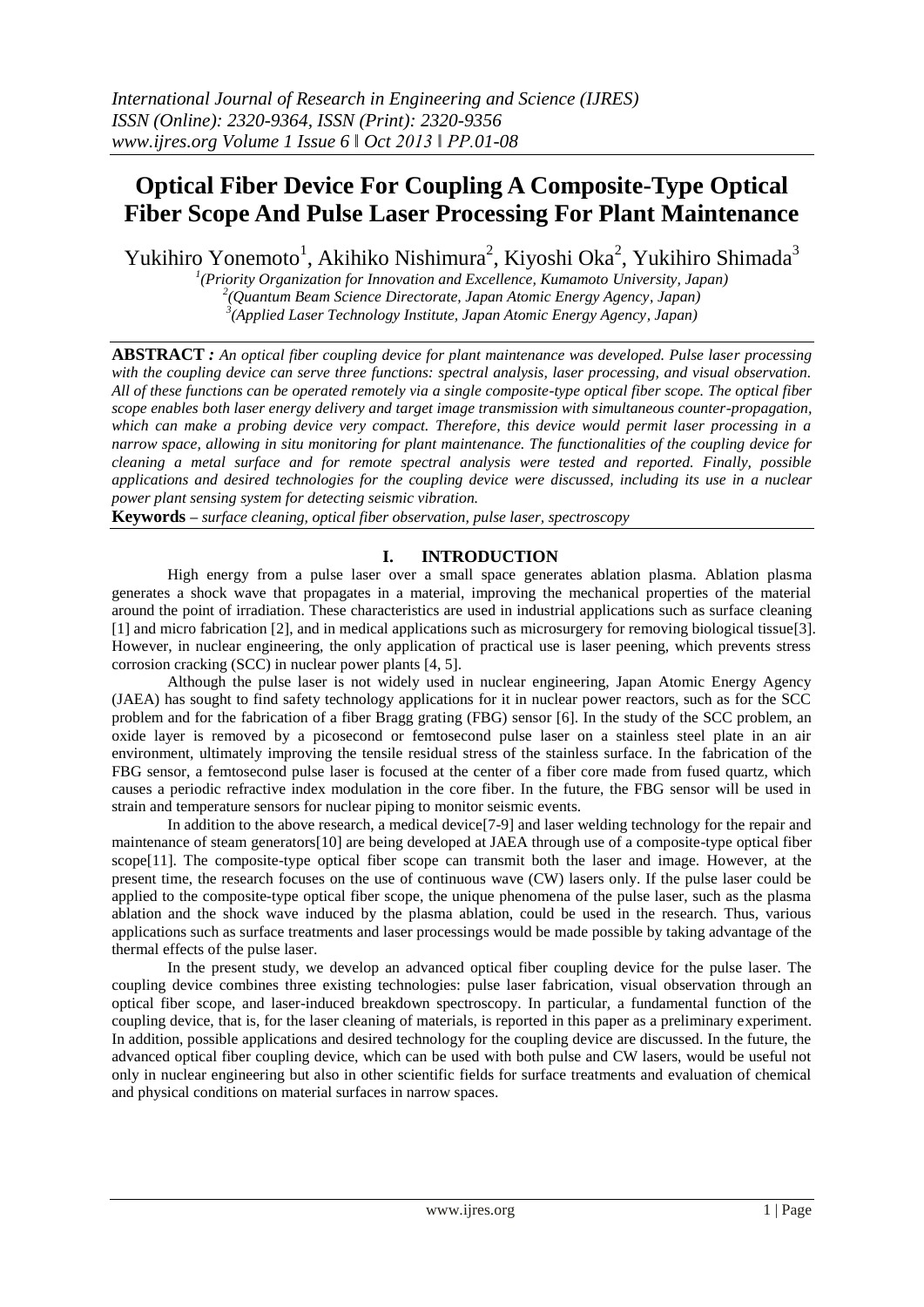## **II. DESIGN OF THE ADVANCED OPTICAL FIBER COUPLING DEVICE 2.1 Constitution of the coupling device for pulse laser**

Figure 1 shows a schematic of the coupling device for a pulse laser. Optical components and a CCD camera are installed on an optical board of size 400 × 500 mm. The pulse laser used in this device is a Nd:YAG laser. The repetition rate, pulse duration, and wavelength are 10 Hz, 4–6 ns, and 532/1064 nm, respectively. The coupling device is equipped with an optical fiber scope and a spectroscope. The optical fiber scope consists of two types of glass fibers[11] as shown in Fig. 2. One type, located at the core of this fiber scope, transmits the pulse laser. The diameter of its core fiber is about 200  $\mu$ m. The other type, which surrounds the core fiber, transmits the image from the front edge of the fiber scope. The image fiber consists of 20,000 glass fibers, allowing a surface of a target image to be transmitted through the image fiber with high clarity and resolution. The laser and spectroscope are controlled by a pulse generator (DG535).



Fig. 1 Schematic of the coupling device (the dashed and solid lines are passes of the pulse laser and target image, respectively): (a, b) mirror for 1064 nm, (c–f) condenser lens, (g) half mirror, (h) CCD camera, (i) total reflection mirror, (j) pulse generator.



## **2.2 Transmission of pulse laser into the optical fiber scope**

The laser pulse from the laser source is reflected in dielectric coating mirrors (a) and (b) at  $45^{\circ}$  in the coupling device as shown in Fig. 1. Then, the pulse laser is focused by the condenser lens (c) on the core fiber of the optical fiber scope, whose surface has an antireflective coating. Next, the laser is delivered to the other end of the optical fiber scope and irradiated on the target through the condenser lens (f). Here in this device, a second harmonic generation at 532 nm, which is generated by a nonlinear crystal, is mainly used as a guide laser to precisely set an irradiation spot from the pulse laser to the core fiber. The edge face of the core fiber in the coupling device can be observed by CCD camera (h) through the condenser lens (e). The light of the 532 nm guide laser is also captured on the CCD camera. Thus, from both the guide laser and core fiber images on the CCD camera, the position of the core fiber can be adjusted by using a microstage.

## **2.3 Spectroscopy in the optical fiber coupling device**

The optical fiber scope can capture the target image from the edge front of the fiber scope. In the coupling device, the image captured by the optical fiber scope is divided into two passes by the half mirror (g). One pass leads to the CCD camera, and the other leads to a spectroscope through the total reflection mirror (i) and condenser lens (d) as shown in Fig. 1. Therefore, if the pulse laser is focused on the surface of the target metal, plasma emission from the target surface is captured, and spectral analysis is possible.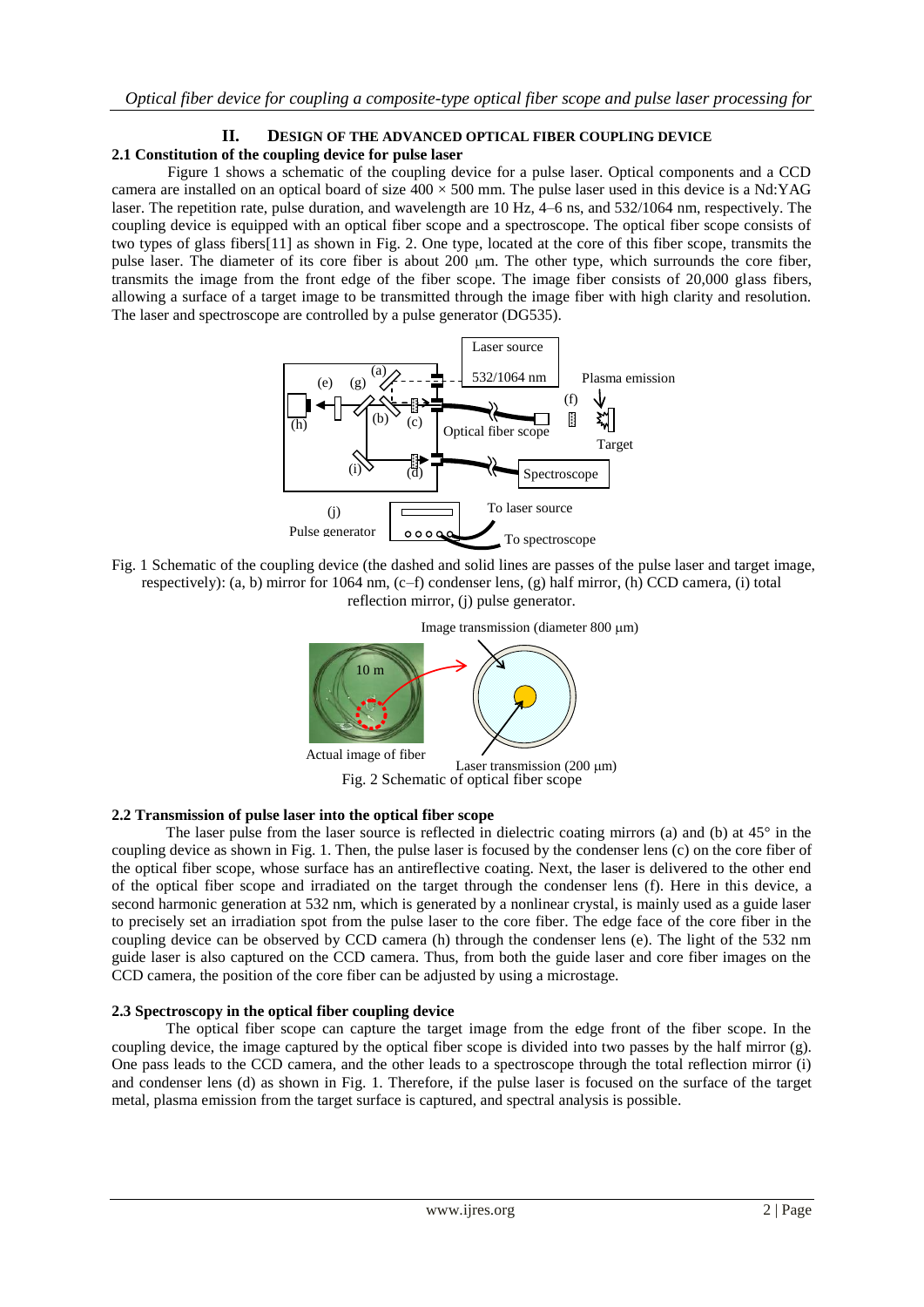## **III. EXPERIMENTS**

A surface cleaning, with an observation of emission plasma of materials by the pulse laser, is performed. In this experiment, as a first step, some metals are irradiated by the pulse laser to evaluate the ability of the coupling device. The metals are copper, aluminum, and SUS304. Then, STPA24 with and without an oxide layer are evaluated. Here, STPA24 is a low-chromium-content steel and a piping material used in an actual nuclear power plant. The wavelength of the pulse laser is 1064 nm. The laser energy is carefully adjusted at about 3 mJ, which corresponds to  $2.2 \text{ J/cm}^2$ . The transmission efficiency of pulse energy through the optical fiber scope is about 98%. In this experiment, a long wavelength-pass filter is set between the laser source and the coupling device so as not to detect 532 nm laser peak on spectra.

## **3.1 Spectral intensity of metals**

Figure 3 shows results of spectral intensities of some metals in an air environment. Figures 3(a)–(d) are copper, aluminum, stainless steel (SUS304), and mirror-finished STPA24, respectively. Each spectral distribution exhibits a different profile, and some specific spectral lines are observed. For copper [Fig. 3(a)], two specific lines are observed at 510.55 and 576.54 nm, respectively. These lines would correspond to Cu(I) (510.554 nm) and Cu(III) (576.856 nm), respectively[12,13]. On the other hand, the spectral line for aluminum is observed at 396.4 nm in the local region of Fig. 3(b). This would correspond to Al(I) (396.2 nm)[12,13]. The spectral profiles in Figs. 3(c) and (d) are similar, with two specific lines appearing around 427 and 589 nm in both figures. This similarity may occur because the components of SUS304 and STPA24 are similar to each other[14]. These two spectral lines are discussed in the next section, including the spectral profile of STPA24 with the oxide layer. At any rate, our optical fiber coupling device has a possibility for spectral analysis and can identify types of metals via a single optical fiber scope.



Figure 3 Spectral intensities of some types of metals: (a) copper, (b) aluminum, (c) stainless steel (SUS304), (d) STPA24 (mirror finished).

## **3.2 Surface cleaning**

To evaluate the capability of the coupling device for surface cleaning, an oxide layer of STPA24 is irradiated by the pulse laser through the coupling device. Here, the oxide layer is formed by heating the STPA24 in air up to 600°C, the operating temperature of the sodium-cooled Fast Breeder Reactor. This heating covers the surface of the STPA24 with an oxide layer.

 Figure 4 shows the spectral profile of the oxide-coated STPA 24. From this figure, two specific lines are observed around 589 and 766 nm. Compared with Fig. 3(d), the spectral profile is obviously different. The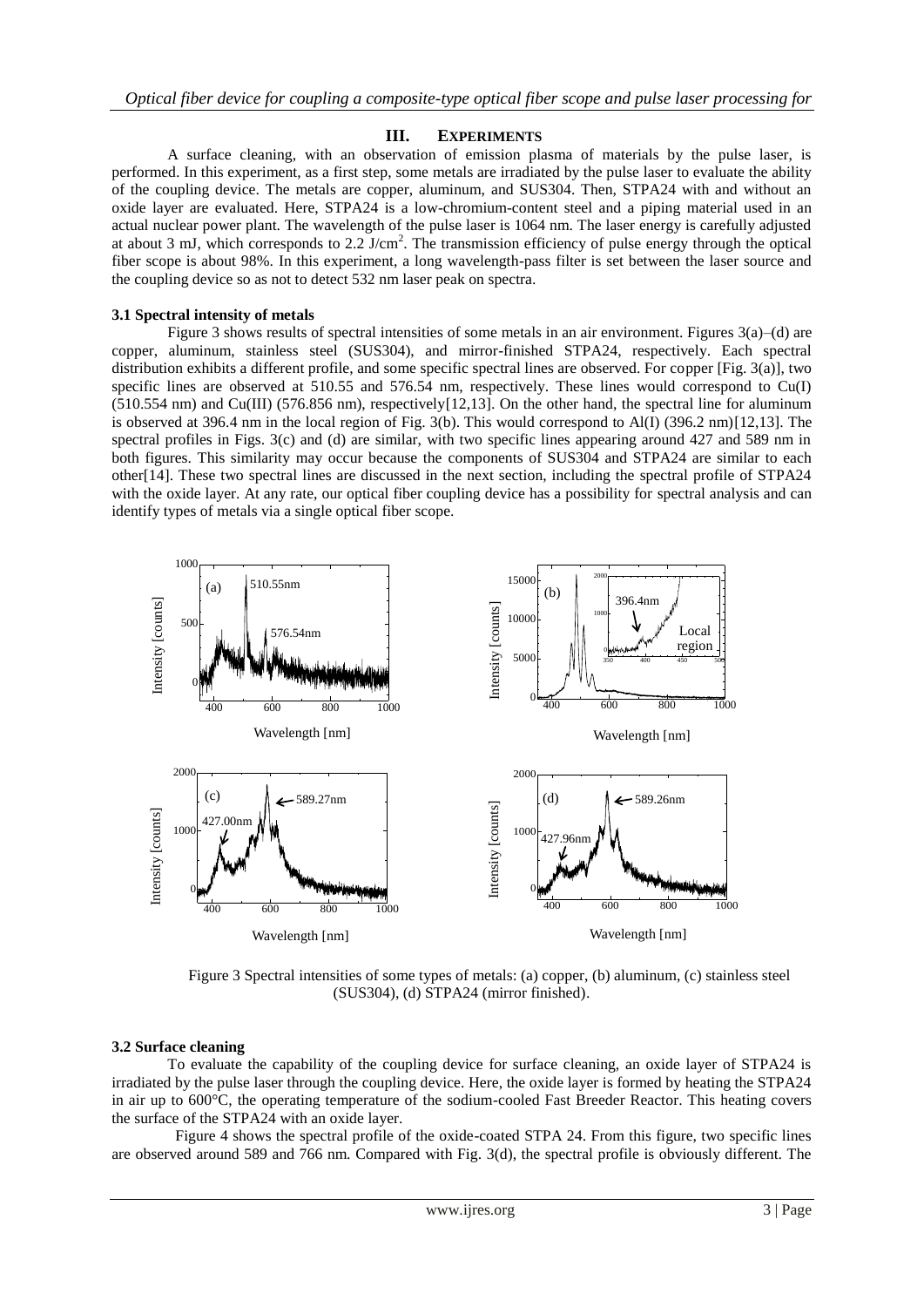spectral line around 427 nm does not appear in this profile. In addition, a steep spectral line around 766 nm is observed. However, the spectral line around 589 nm is observed in Fig. 3(d). This line is also observed in SUS304 [Fig. 3(e)]. A basic component of SUS304 [Fig. 3(c)] and STPA24 is iron[14]. Therefore, the spectral line around 589 nm may correspond to Fe(I) (588.94 nm)[13]. On the other hand, considering that the surface of STPA24 in Fig. 4 is covered with the oxide layer, the spectral line around 766 nm may be O(II) (765.68 nm)[13]. The line around 427 nm, which does not appear in Fig. 4 but in Fig. 3(d), is a component under the oxide layer. In addition, the intensity of this line in Fig. 3(c) is stronger than that in Fig. 3(d). Therefore, the line around 427 nm is expected to be Cr(I) (427.60 nm)[13], which is the second most common element in SUS304 and STPA24[14].



Figure 4 Spectral distribution of oxide-coated STPA24.

Figure 5 shows the time series of overall spectral profiles of oxide-coated STPA 24 during irradiation at a fixed point. From this figure, spectral intensities around 766 nm, which may be related to O(II), gradually decrease as the pulse number increases. Finally, the peak near 766 nm disappears. Figures 5(a) and (b) show a surface image of STPA24 before and after the pulse laser irradiations. In Fig. 5(b), the irradiation spot (of diameter  $~400 \mu$ m) exhibits a metallic sheen. It is found that the oxide layer is removed at the irradiation spot. From the results in these figures and discussion in Fig. 4, the peak near 766 nm would be expected to be oxygen atoms, and reduction of this peak may indicate oxide layer removal.

The optical fiber coupling device can observe not only the plasma spectral intensity but also a real-time image during the laser irradiation process. Figure 6 shows the observed real-time image of the surface cleaning. An actual surface image of STPA24 is shown in Fig. 6(a). As soon as the position to be cleaned is determined, the position is fixed and the core fiber is overlapped just like a sight on a target, which is shown in Fig. 6(b). Next, the pulse laser irradiates the target surface as shown in Fig. 6(c). Finally, the plasma from the irradiation is transmitted to the spectrometer through the image fibers, and spectral analysis is performed. This result proves that performing the sequence of the visible laser cleaning process in a narrow space with the target image is possible with the coupling device. For maintenance engineering applications, this result is very important.



Fig. 5 Time series of spectral distribution of oxide-coated STPA24: (a) surface image before the irradiation, (b) the image after irradiation for 4 s.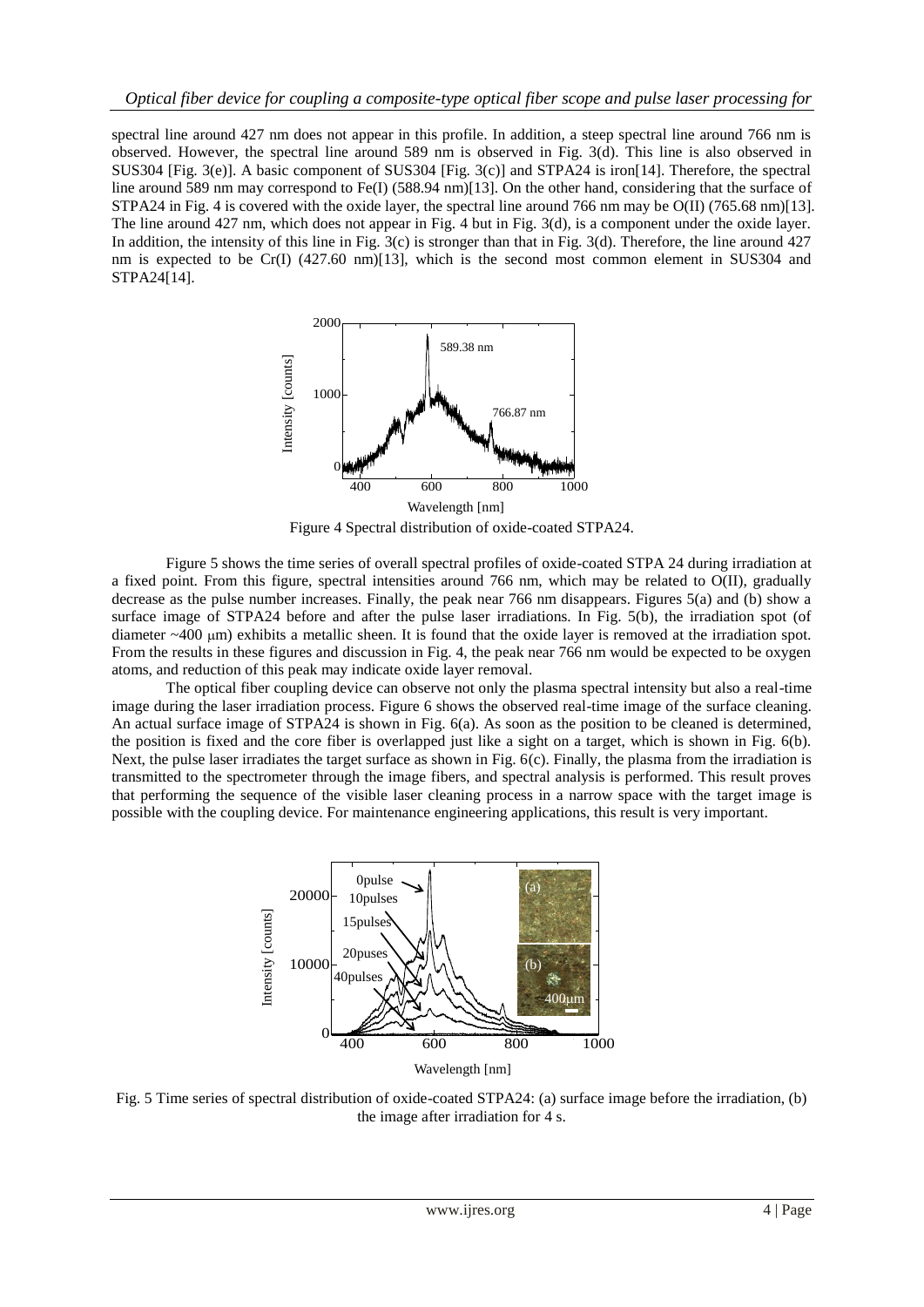*Optical fiber device for coupling a composite-type optical fiber scope and pulse laser processing for* 



Fig. 6 Observed image of oxide layer on STPA24 surface through the optical fiber scope: (a) surface image of STPA24, (b) image before laser irradiation, (c) image during laser irradiation. The scale bar is for the observed image.

## **3.3 Remote laser processing: integration time and spectral intensity**

Wavelength [nm]

In the above experiments, an objective lens is used for the fundamental functioning of the coupling device. However, in an actual on-site situation, far-distance work must be considered. Therefore, in this section, the possibility for far-distance work is evaluated. Figure 7 shows spectral profiles of STPA24 using an objective lens and a plane-convex lens  $(f = 50 \text{ mm})$ . Figure 7(a) shows the plane-convex lenses, and Figure 7(b) shows the objective lens. From these results, it is found that the objective lens enables sensitive measurement of spectral intensity of the plasma. This result is very important in a spectral analysis of far-distance capability by the optical fiber coupling device. Figure 8 shows some cases of plasma distributions (STPA24) using the planeconvex lens in which some cases of integration time in the spectroscope are performed. The number of pulses are 1, 5, 10, and 20. Each profile represents the integrated intensity of each pulse number. From this result, the measured intensity of the plasma increases as the integrated pulse number increases. Measurable intensities are obtained in 5, 10, and 20 pulses. Therefore, if a spectral analysis of far distance is needed, the spectral intensity can be controlled not only by the combination of lenses but also by the integration time of the spectroscope.



Wavelength [nm]

Fig. 7 Intensity profile of STPA24: (a) plane-convex lens, (b) objective lens.



Fig. 8 Intensity profiles of integration times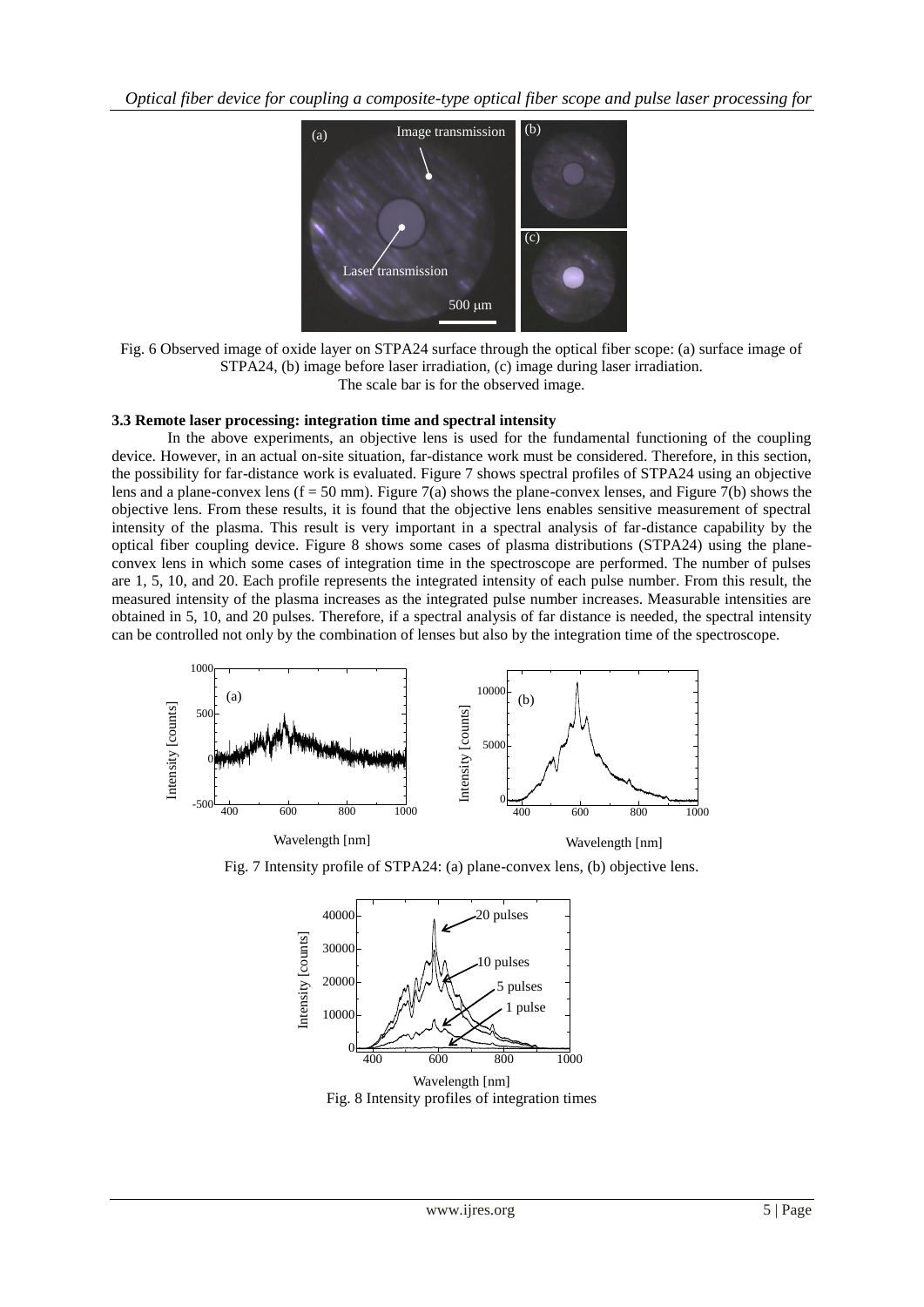## **IV. APPLICATION FOR THE NUCLEAR POWER PLANT**

The combination of pulse laser processing, surface imaging, and plasma spectroscopy was described in the previous section. Here novel applications for plant maintenance are discussed.

#### **4.1 Laser direct bonding of glass**

At the present time, we are developing a FBG sensor system for long-term monitoring of nuclear piping. In the system, installation of an FBG sensor on the surface of the piping is necessary.

In general, use of a thermally resistant adhesive will be a practical approach for the installation of the FBG sensor on the nuclear piping. In our recent study[17], an adhesion test of the FBG sensor on STPA24 was performed for evaluating the adhesion under high temperatures and for measuring the temperature of the test material. In the experiment, the FBG sensor was woven into carbonaceous fibers to ensure the flexibility of the FBG sensor, and a coat of adhesive was applied between the carbonaceous fibers and the STPA24 surface. However, the result was that the carbonaceous fibers broke because the rates of thermal expansion between the adhesive and the metal surface were different. Although the adhesive is the most practical tool at present, there are still problems to be solved. There is a limit on the thermal resistance of adhesive materials, even if the adhesive is considered thermally resistant. In the field of electronics[15,16], a means of direct bonding has been developed and applied to some industrial applications.

A femtosecond pulse laser is focused at the interface of transparent materials. Then, the interfaces of two different materials are welded owing to nonlinear adsorption and the resulting energy deposition. Finally, two materials are bonded at the interface. Direct bonding of the materials without using an intermediate material such as adhesive would eliminate the problems encountered in the case of the adhesive, because with direct bonding, the materials can utilize their own mechanical and thermal properties. Thus, the limit of the thermal resistance can be ensured to be within the melting temperature of the materials. Therefore, direct bonding is an ideal technique. If the installation system of an FBG sensor for seismic events is realized on the basis of our coupling device, at least the system will enable prompt action to ensure safety in response to such an event because it is an on-site and continuous monitoring system for nuclear piping. Direct bonding is mainly performed by a femtosecond laser; however, use of a nanosecond pulse laser is economical and practical. In this section, we show an example of direct bonding in a desired technology for the optical coupling device of the future.



(a)Side view

(b)Top view

Figure 9 A schematic of the test section of a direct bonding: (a) side view, (b) top view.



Figure 10 Irradiation point between glass slide and cover glass

This experiment utilized a Nd:YAG laser of wavelength 1064 nm. Although the ideal goal of direct bonding is the bonding of various materials such as glass–metal, glass–glass bonding is performed as a first step. Then, to avoid a defect in the fiber core, the pulse laser irradiates the target directly without optical fiber scope transmission. Figure 9 shows a schematic of the test section of the direct bonding. A cover glass is sandwiched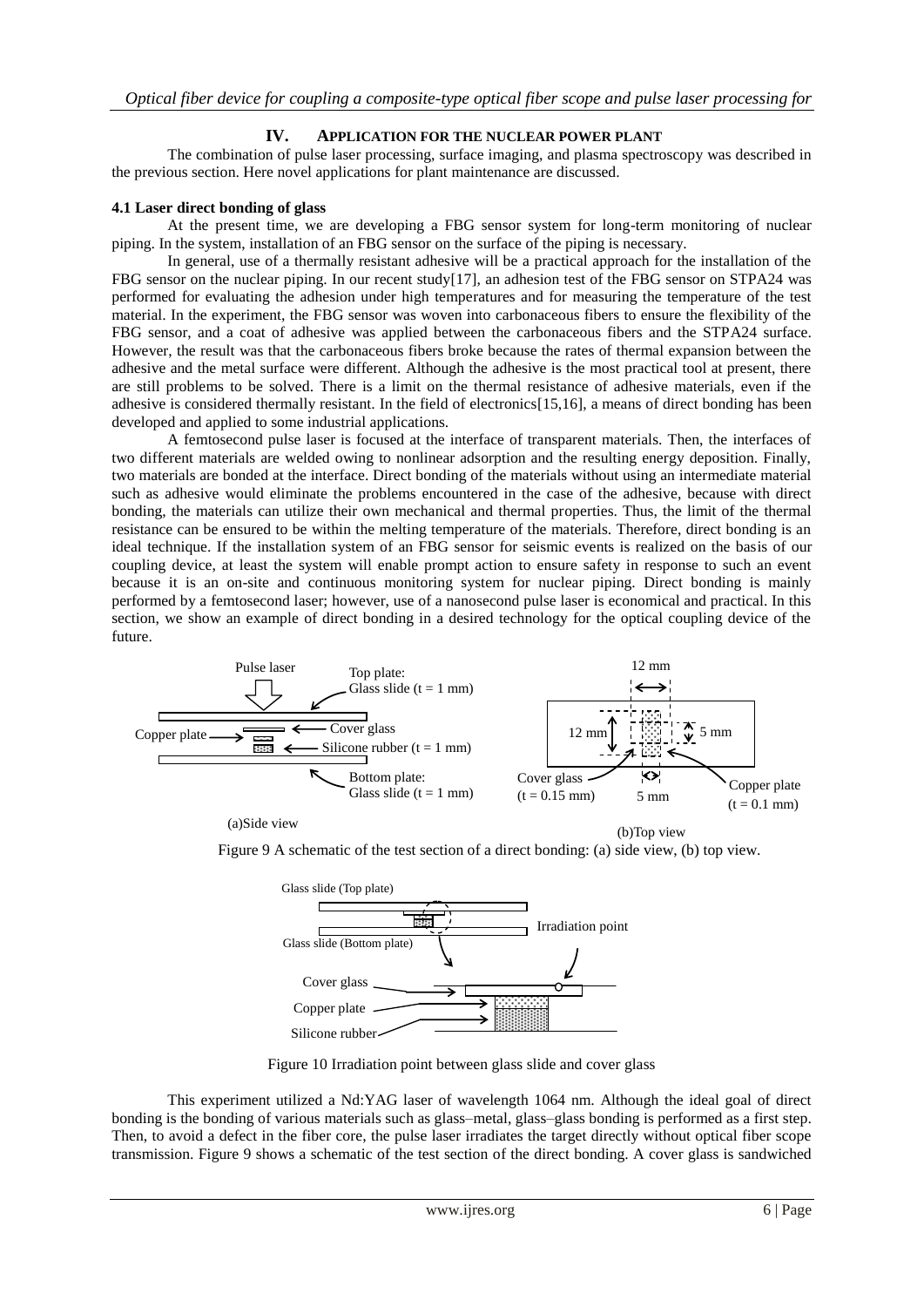between two glass slides. The two glass slides are held tightly with screws. The pulse laser is focused at the interfaces between the glass slides and the cover glass as shown in Fig. 10. An objective lens is used, and the spot diameter is about  $100-200 \mu m$ .

Figure 11 shows the glasses after the direct bonding. The laser irradiated five points at the interface between the cover glass and glass slides. The pulse numbers at each point are 11 pulses. When the laser is focused at the interface between two glasses, plasma emission occurs with brilliant white color. Figure 12 shows images of one of the five irradiation spots at (a) the surface of the glass slide that faces the cover glass, (b) interface between the slide and cover glass, and (c) surface of the cover glass. Especially, at the center of the irradiation spot in (b), a small bubble is observed as shown in Fig. 12(d). This would be an evidence of the glass melting. In this experiment, three laser energies (1.5, 1.81, and 2.3 mJ) are used. The results show that bonding strength depends on the laser energy. The maximum strength, about 0.42 MPa, is obtained at 1.81 mJ. At 2.3 mJ, the strength is about 0.26 MPa, but at 1.5 mJ, bonding cannot be achieved. Here, the contact area of the two glasses for measurement of bonding strength is roughly estimated by measuring the size of each irradiated point at the interface between cover glass and glass slide. Total contact area is obtained by summing each area of the irradiated point. The reduction in strength for the 2.3 mJ energy may be related to a crack in the glass surface around the irradiation spot. Actually, cracks in the glass increase as the laser energy increases.



Figure 11 Actual image of glass slide and cover glass after direct bonding.



Figure 12 Magnified view of the irradiation spot on glass surfaces: (a) surface of glass slide, (b) interface between cover glass and glass slide, (c) surface of cover glass, (d) small bubble at the center of irradiation spot (b).

## **4.2 Potential of the coupling device at Fukushima nuclear power plant**

From the results already discussed, pulse laser processing with the coupling device can serve three functions: spectral analysis, laser processing, and visual observation. The most unique and important features of this device are that all of these functions can work via a single optical fiber scope and that remote operations of their functions are possible. In nuclear engineering, this technology could be useful in environments too highly radioactive for utility workers.

On March 11, 2011, the Great East Japan Earthquake assaulted the nuclear power plant of Fukushima Daiichi and generated the tsunami waves that hit five nuclear power plant sites[18]. At all sites, the nuclear power plants were of the boiling water reactor (BWR) type. Because of the tsunami, Fukushima Daiichi lost much of its safety equipment and all electrical power. This caused a loss of cooling at nuclear reactor units 1, 2, 3, and 4. Finally, meltdown occurred in units 1, 2, and 3, which led to hydrogen explosions in units 1, 3, and 4. Hereafter, a decommissioning plan spanning 40 years will be executed. For reactor decommissioning, we need to be able to observe the situation inside the container of each unit, to determine such conditions as molten fuel